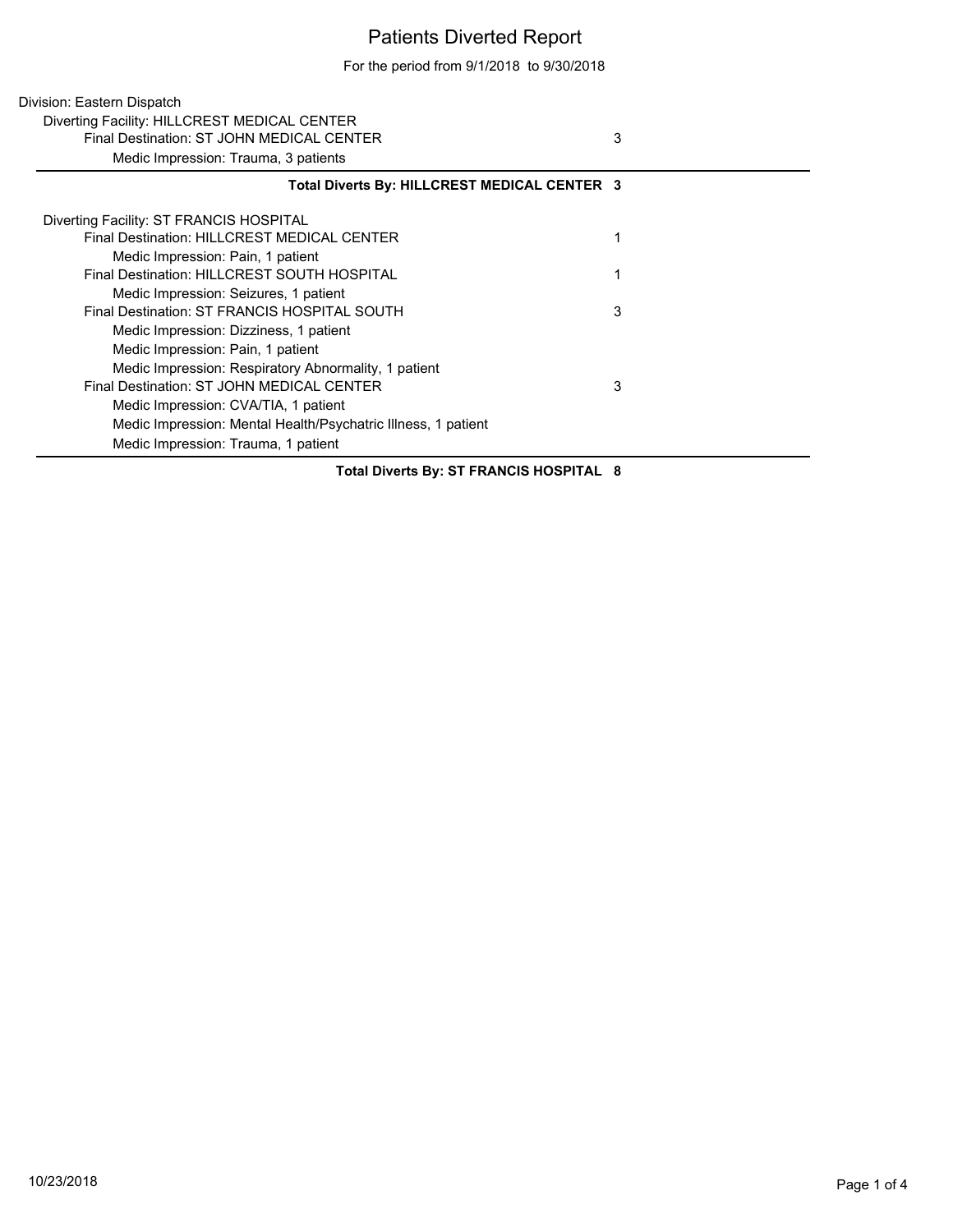| Diverting Facility: BAPTIST INTEGRIS MEDICAL CENTER                                                              |                |
|------------------------------------------------------------------------------------------------------------------|----------------|
| Final Destination: ALLIANCE HEALTH - DEACONESS                                                                   | 5              |
| Medic Impression: Altered Mental Status, 1 patient                                                               |                |
| Medic Impression: Nausea/Vomiting, 1 patient                                                                     |                |
| Medic Impression: Trauma, 3 patients                                                                             |                |
| Final Destination: MCBRIDE CLINIC ORTHOPEDIC HOSPITAL                                                            | 1              |
| Medic Impression: Trauma, 1 patient                                                                              |                |
| Final Destination: MERCY HEALTH CENTER                                                                           | 2              |
| Medic Impression: Pain, 1 patient                                                                                |                |
| Medic Impression: Respiratory Abnormality, 1 patient                                                             |                |
| Final Destination: OKLAHOMA HEART HOSPITAL                                                                       | 1              |
| Medic Impression: Chest Pain Non-Cardiac, 1 patient                                                              |                |
| Total Diverts By: BAPTIST INTEGRIS MEDICAL CENTER 9                                                              |                |
|                                                                                                                  |                |
| Diverting Facility: CANADIAN VALLEY INTEGRIS REGNL                                                               |                |
| Final Destination: BAPTIST INTEGRIS MEDICAL CENTER                                                               | 1              |
| Medic Impression: Vomiting, 1 patient                                                                            |                |
| Total Diverts By: CANADIAN VALLEY INTEGRIS REGNL 1                                                               |                |
| Diverting Facility: COMMUNITY HOSPITAL SOUTH CAMPUS                                                              |                |
| Final Destination: MERCY HEALTH CENTER                                                                           | $\mathbf{1}$   |
| Medic Impression: Abdominal Pain, 1 patient                                                                      |                |
| Total Diverts By: COMMUNITY HOSPITAL SOUTH CAMPUS 1                                                              |                |
| Diverting Facility: INTEGRIS MEDICAL CENTER - EDMOND                                                             |                |
| Final Destination: BAPTIST INTEGRIS MEDICAL CENTER                                                               | 1              |
|                                                                                                                  |                |
|                                                                                                                  |                |
| Medic Impression: Fever, 1 patient                                                                               |                |
| Total Diverts By: INTEGRIS MEDICAL CENTER - EDMOND 1                                                             |                |
| Diverting Facility: MERCY HEALTH CENTER                                                                          |                |
| Final Destination: ALLIANCE HEALTH - DEACONESS                                                                   | $\overline{2}$ |
| Medic Impression: Hypotension, 1 patient                                                                         |                |
| Medic Impression: Trauma, 1 patient                                                                              |                |
| Final Destination: BAPTIST INTEGRIS MEDICAL CENTER                                                               | 3              |
| Medic Impression: Bed Confinement, 1 patient                                                                     |                |
| Medic Impression: CVA/TIA, 1 patient                                                                             |                |
| Medic Impression: Pain, 1 patient                                                                                |                |
| Final Destination: CANADIAN VALLEY INTEGRIS REGNL                                                                | 1              |
| Medic Impression: Syncope, 1 patient                                                                             |                |
| Final Destination: INTEGRIS MEDICAL CENTER - EDMOND                                                              | 1              |
| Medic Impression: Pain, 1 patient                                                                                |                |
| Final Destination: OKLAHOMA HEART HOSPITAL                                                                       | 2              |
| Medic Impression: ACS, 1 patient                                                                                 |                |
| Medic Impression: Respiratory Abnormality, 1 patient                                                             |                |
| Final Destination: OU MEDICAL CENTER EDMOND                                                                      | 1              |
| Medic Impression: Pain, 1 patient                                                                                |                |
| Final Destination: PRESBYTERIAN TOWER-OU MEDICAL                                                                 | $\overline{2}$ |
|                                                                                                                  |                |
| Medic Impression: Trauma, 2 patients<br>Final Destination: ST ANTHONYS HOSPITAL                                  | $\overline{2}$ |
|                                                                                                                  |                |
| Medic Impression: Bed Confinement, 1 patient                                                                     |                |
| Medic Impression: Mental Health/Psychatric Illness, 1 patient<br>Final Destination: ST. ANTHONY HEALTHPLEX NORTH | $\mathbf{1}$   |
| Medic Impression: Open Wound, 1 patient                                                                          |                |